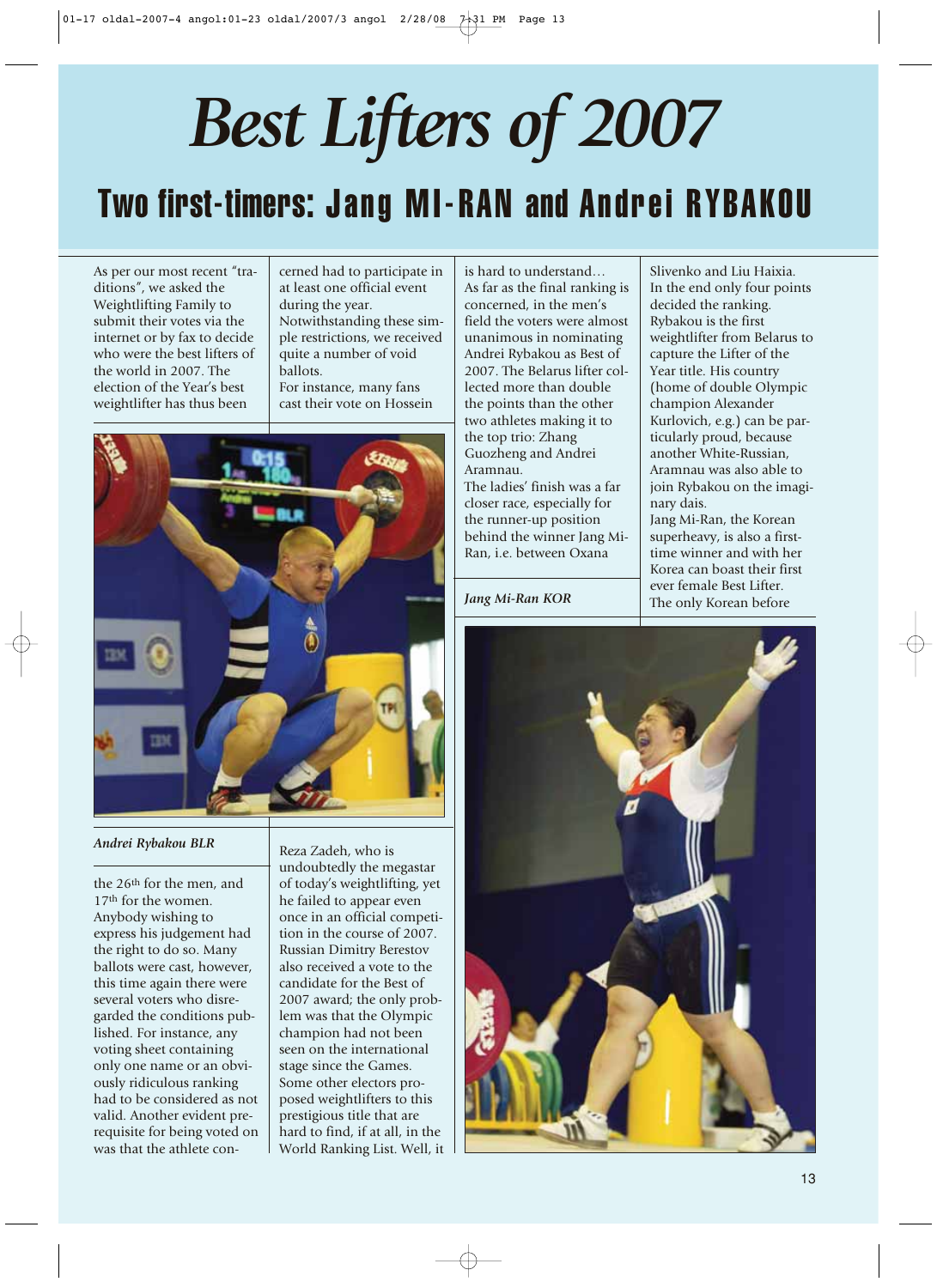Jang to have sported this important title was a man: Chun Byung-Kwan in 1991.

# **Lifter** of the Year **winners** in history:

#### Men

*Six times:* Suleymanoglu, Naim – BUL/TUR

*Four times:* Reza Zadeh, Hossein – IRI

*Twice:* Blagoev, Blagoi – BUL, Ilin, Ilya – KAZ, Ivanov, Ivan – BUL, Mutlu, Halil – TUR

*Once:* Chemerkin, Andrei – RUS, Chun Byung-Kwan – KOR, Dimas, Pyrros – GRE, Jeliazkov, Plamen – BUL, Peshalov, Nikolai – BUL, Petrov, Alexei – RUS, Petrov, Mikhail – BUL, Rybakou, Andrei – BLR

#### Women

*Twice:* Chen Shu-Chih – TPE, Ding Meiyuan – CHN, Liu Chunhong – CHN, Tang Weifang – CHN

*Once:* Chen Yanqing – CHN, Guan Hong – CHN, Jang Mi-Ran – KOR, Li Hongyun – CHN, Peng Liping – CHN, Popova, Valentina – RUS, Sun Cai – CHN, Wang Mingjuan – CHN.

## *A few votes in particular:*

#### Coffa, Sam – AUS:

Liu Haixia, Jang Mi-Ran, Shainova Marina – Rybakou Andrei, Stoitsov Ivan, Aramnau Andrei

#### Hanna, Gamil – African Federation:

Chen Xiexia, Qiu Hongmei, Slivenko Oxana – Cha Kum Chol, Zhang Guozheng, Yang Fan.

#### Darab, Riahi – IRI:

Chen Xiexia, Slivenko Oxana, Li Ping – Rybakou Andrei, Aramnau Andrei, Zhang Guozheng.

#### Kurlovich, Alexander – BLR:

Slivenko Oxana, Jang Mi-Ran, Liu Haixia – Rybakou Andrei, Aramnau Andrei, Scerbatihs Viktors.

#### Mattingsdal, Per – NOR:

Jang Mi-Ran, Slivenko Oxana, Qiu Hongmei – Rybakou Andrei, Zhang Guozheng, Aramnau Andrei

#### Parkhomenko, Nikolay – RUS:

Slivenko Oxana, Jang Mi-Ran, Liu Haixia – Konstantinov Roman, Rybakou Andrei, Yang Fan

#### Chinen, Reiko Kato – JPN:

Liu Haixia, Slivenko Oxana, Jang Mi-Ran – Rybakou Andrei, Yang Fan, Scerbatihs Viktors

#### Schmitz, Jim – USA:

Jang Mi-Ran, Liu Haixia, Slivenko Oxana – Rybakou Andrei, Aramnau Andrei, Zhang Guozheng.

### Best Woman Lifters of 2007

|    | 1. Jang Mi-Ran          | KOR        | 471 p. | 44, 22, 17 |
|----|-------------------------|------------|--------|------------|
|    | 2. Slivenko, Oxana      | <b>RUS</b> | 342 p. | 24, 22, 64 |
| 3. | Liu Haixia              | <b>CHN</b> | 338 p. | 21, 23, 19 |
|    | 4. Chen Xiexia          | <b>CHN</b> | 300 p. | 21, 21, 12 |
|    | 5. Qiu Hongmei          | <b>CHN</b> | 201 p. | 8, 21, 10  |
| 6. | Cao Lei                 | <b>CHN</b> | 169 p. | 7, 12, 15  |
|    | 7. Mu Shuangshuang      | <b>CHN</b> | 63 p.  | 2, 5, 6    |
|    | 8. Zabolotnaya, Natalia | <b>RUS</b> | 62 p.  | 0, 6, 8    |
| 9. | Shainova, Marina        | <b>RUS</b> | 12 p.  | 0, 0, 3    |
|    | 10. Batsiushka, Hanna   | <b>BLR</b> | 8 p.   | 0, 0, 2    |
|    | 11. Ozkan, Sibel        | TUR        | 5 p.   | 0, 1, 0    |
|    | 12. Li Ping             | CHN        | 4 p.   | 0, 0, 1    |

Ukrainian Olympic champion Natalia Skakun also received two votes to first place, but as she did not take part in any official events in 2007, these ballots were ignored.

# Best Male Lifters of 2007

| 1. Rybakou, Andrei     | <b>BLR</b> |       | 905 p. (114, 19, 3) |
|------------------------|------------|-------|---------------------|
| 2. Zhang Guozheng      | <b>CHN</b> |       | 428 p. (12, 32, 46) |
| 3. Aramnau, Andrei     | <b>BLR</b> |       | 412 p. (9, 45, 31)  |
| 4. Stoitsov, Ivan      | <b>BUL</b> |       | 225 p. (2, 19, 29)  |
| 5. Scerbatihs, Viktors | LAT.       |       | 153 p. (2, 15, 16)  |
| 6. Yang Fan            | <b>CHN</b> | 95 p. | (2, 9, 9)           |
| 7. Shi Zhiyong         | <b>CHN</b> | 28 p. | (0, 0, 7)           |
| 8. Cha Kum Chol        | <b>PRK</b> | 7 p.  | (1, 0, 0)           |
| 9. Ince, Izzet         | <b>TUR</b> | 5 p.  | (0, 1, 0)           |

Hossein Reza Zadeh received 12 votes for the first place (!?), and Dimitriy Berestov got two votes for second place (!?). As neither one of them entered international calendar events in 2007, these votes were disregarded.

#### Vlad, Nicu – ROM:

Chen Xiexia, Jang Mi-Ran, Slivenko Oxana – Rybakou Andrei, Yang Fan, Scerbatihs Viktors.



Rybakou, Andrei – BLR – 1982 In 2007, Rybakou towered above the field. Among the men he was the only one to have set a world record (in snatch, 187kg), whereby defending his previous year's three world championship gold medals. His personal best of 393 kilos suggests that he is about to attack the 400-kg dream limit.

In 2001, Rybakou was fifth at the Junior World Championships (345kg) but a year later he was already the winner (370kg). His début at the senior World Championships in 2003 was not successful: entered to the 94kg he was eliminated in the snatch. The path he covered thereafter included the following events and positions: 2004 – Olympic Games: 2nd (380kg); 2005 – World Championships: 5th (380kg); 2006 – World Championships: 1st (383kg); 2007 – World Championships: 1st (393kg). During his career, the Belarus prodigy collected an Olympic silver, 7 senior world champion titles, as well as in junior world championships 2 gold medals and one each of the silver and bronze medals. So far he boasts 7 junior and 5 senior world records. Andrey Rybakou counts as a superior favourite for the Olympic gold medal in Beijing in the 85kg.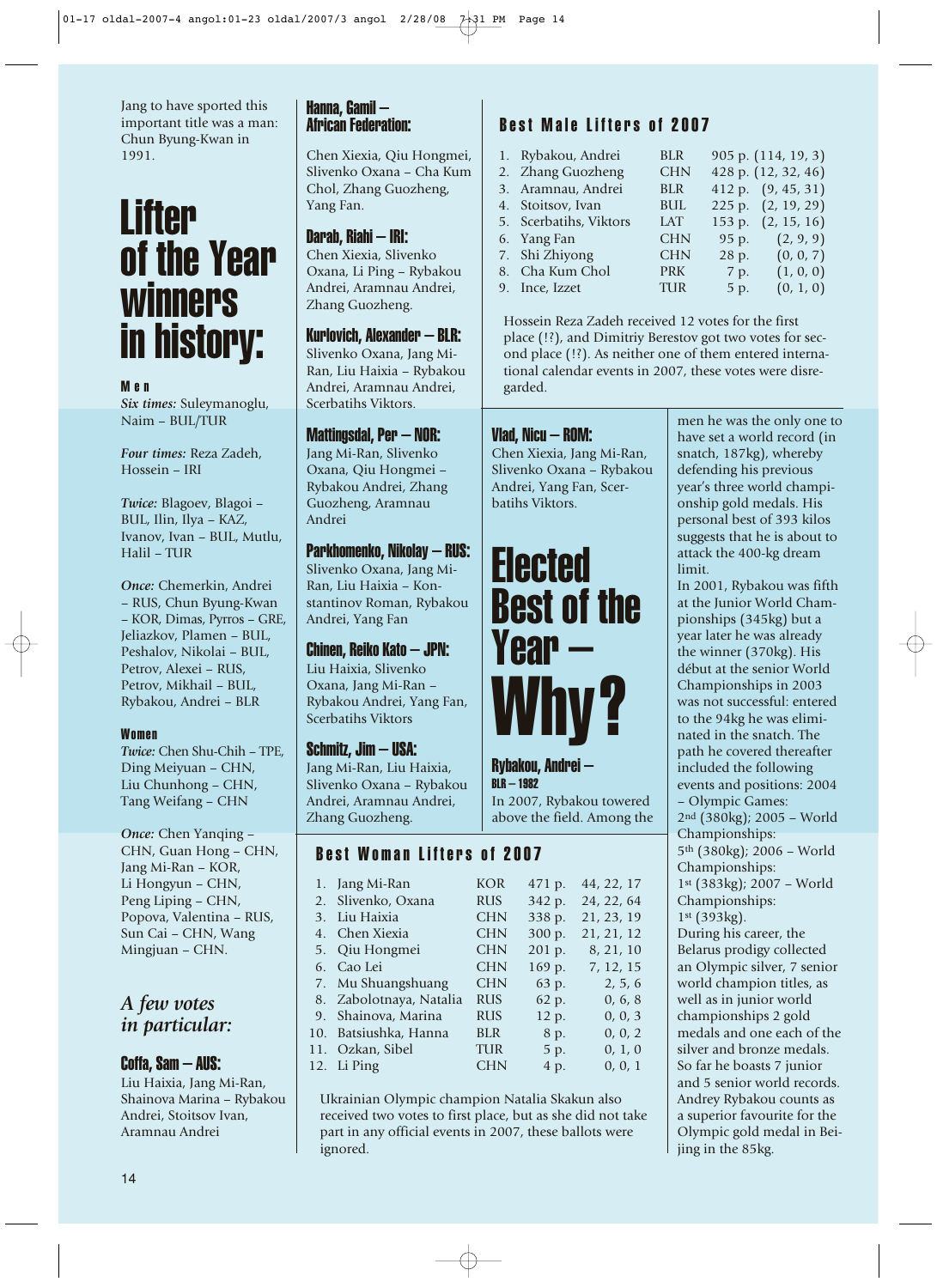#### Zhang Guozheng – CHN – 1976

The Chinese champion collected his third consecutive world champion title overall; having met no match since 2002.

Zhang belongs to the older generation of weightlifters. A look back on the begina future glorious career. At the Olympic Games in Sydney Zhang repeated this total result but there and then it was worth a 4th place. However, his triumphant series started in 2002, at the Warsaw World Championships. He took the world titles in that year (347.5kg), then again in



#### *Zhang Guozheng CHN*

ning of his career does not reveal too much of his junior-age accomplishments. His international début arrived at the age of 23 years in 1999, the World Championshis of Athens, when his 5th position (337.5kg) failed to hint at

2003 (345kg). In 2004, with a total of 346kg, he captured the Olympic gold medal. The next two world championships went by without Zhang, but in 2007 he picked up the thread dropped three years before. In ChiangMai he took the world title again (347kg). His scorecard up to now includes one Olympic gold, and seven gold and two silver medals in world championships. No world records have yet been registered under his name. A strong favourite for the Olympic title in Beijing.

#### Aramnau, Andrei – BLR – 1988

This young man made a gate-crashing entrée to the world's elite. We learned his name in 2006, when in 94kg (393kg) he became a runner-up at the Junior World Championships. The 2007 season already found him in the 105kg. Aramnau swept both the junior (407kg) and the senior (423kg) world events. In a matter of two years, 2006 and 2007, he boosted his results from 393 to 423kg (i.e. by 30 kilos).

*Andrei Aramnau BLR*

He improved his personal best by 16 kilos between the junior and the senior World Championships in 2007. Back in 2005 he was only 17<sup>th</sup> in the world ranking; promoted to 3rd place in 2006 and in 2007 he is standing in first place. Holding three world champion titles among seniors, he also sports 4 gold and 2 silver medals among the juniors. With his 420 and 423kg world records in Thailand, he eradicated Marcin Dolega's five-year-old junior world records.He will be feared by many in Beijing this coming summer.

#### $Jang Mi-Ran - kon - 1983$

World Championship winner three consecutive times. And she won again in an exhilarating duel against Mu Shuangshuang, with a total equalling the world record.